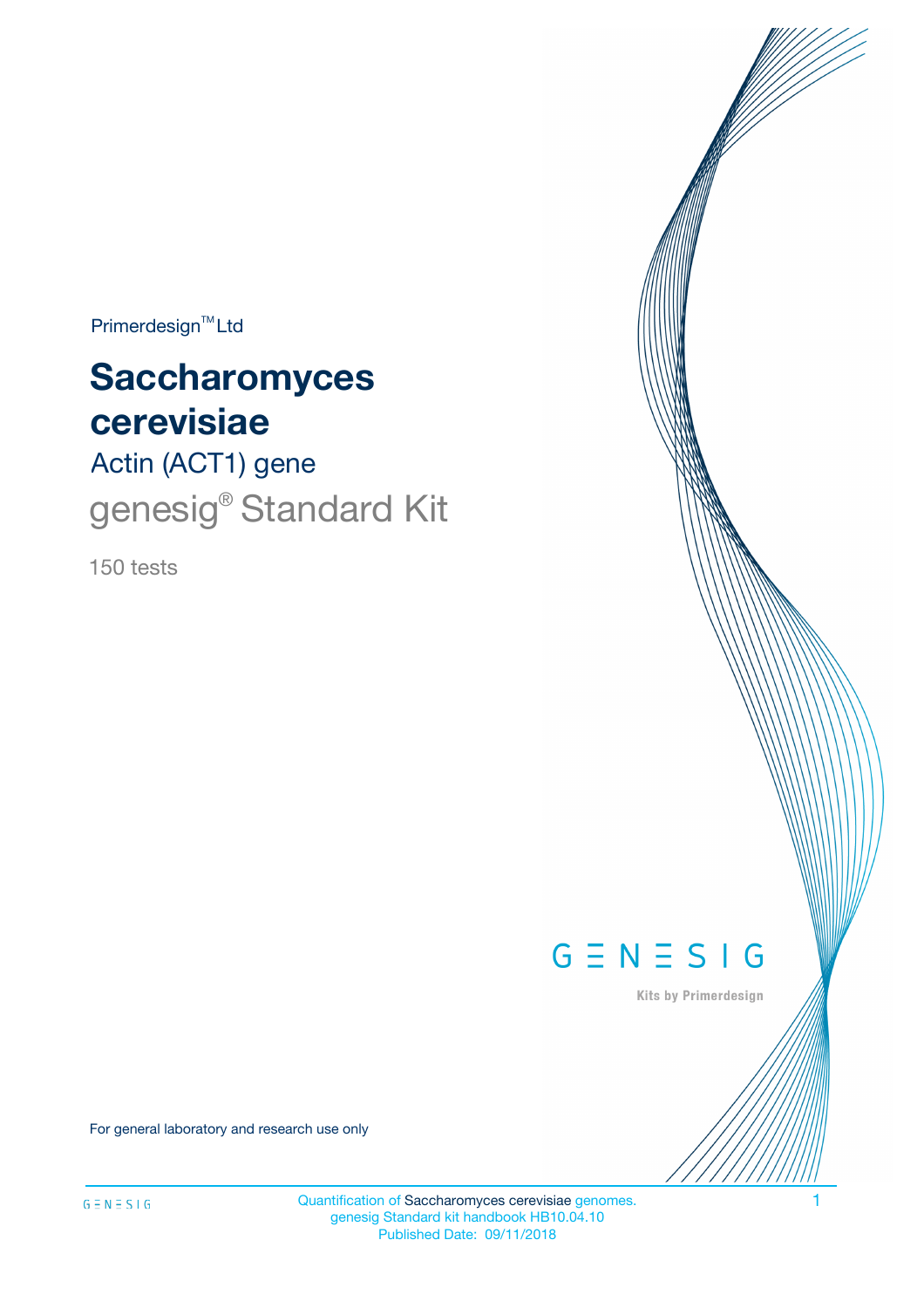## Introduction to Saccharomyces cerevisiae

Saccharomyces cerevisiae (also known as bakers' or budding yeast) is a fungus that is fundamental to processes involving fermentation such as winemaking, brewing and baking. S. cerevisiae is a single-celled eukaryote that reproduces by forming buds and can exist in either haploid or diploid form. In its more common diploid form, it has a diameter of 5-6µm, and in the haploid form, it has a diameter of 4µm.

S. cerevisiae is non-airborne and so requires a vector to move. It can be found primarily on ripe fruits like grapes due to their high sugar concentration and low pH. All strains grow aerobically and optimally at 30-35°c, preferably on glucose or maltose, but will fail to grown on lactose and cellobiose.

Although S. cerevisiae is not generally considered a pathogen, it has been known to lead to approximately 1% of vaginal yeast infections; immunosuppressed people tend to be the only ones susceptible to problems caused by S. cerevisiae as well as those that have taken it as a probiotic for diarrhoea.

S. cerevisiae was the first eukaryote to have its genome sequenced (1996). The genome is made up of just over 6200 genes organised on 16 chromosomes, and approximately 31% of these genes have homologs in the human genome, making this organism the perfect model for research into understanding the regulation of eukaryotic cells.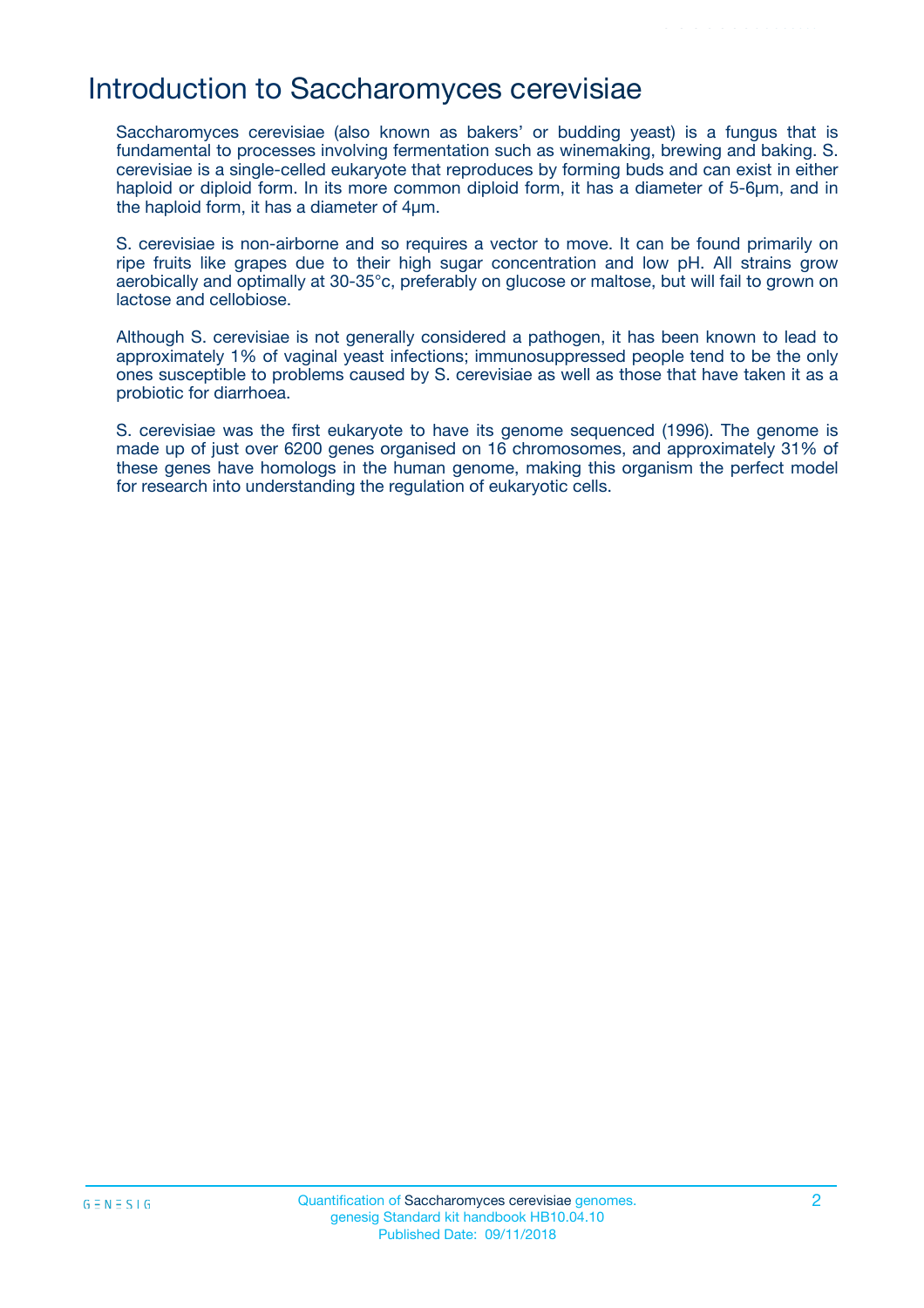The Primerdesign genesig Kit for Saccharomyces cerevisiae (S.cerevisiae) genomes is designed for the in vitro quantification of S.cerevisiae genomes. The kit is designed to have a broad detection profile. Specifically, the primers represent 100% homology with over 95% of the NCBI database reference sequences available at the time of design.

The dynamics of genetic variation means that new sequence information may become available after the initial design. Primerdesign periodically reviews the detection profiles of our kits and when required releases new versions.

If you require further information, or have a specific question about the detection profile of this kit then please send an e.mail to enquiry@primerdesign.co.uk and our bioinformatics team will answer your question.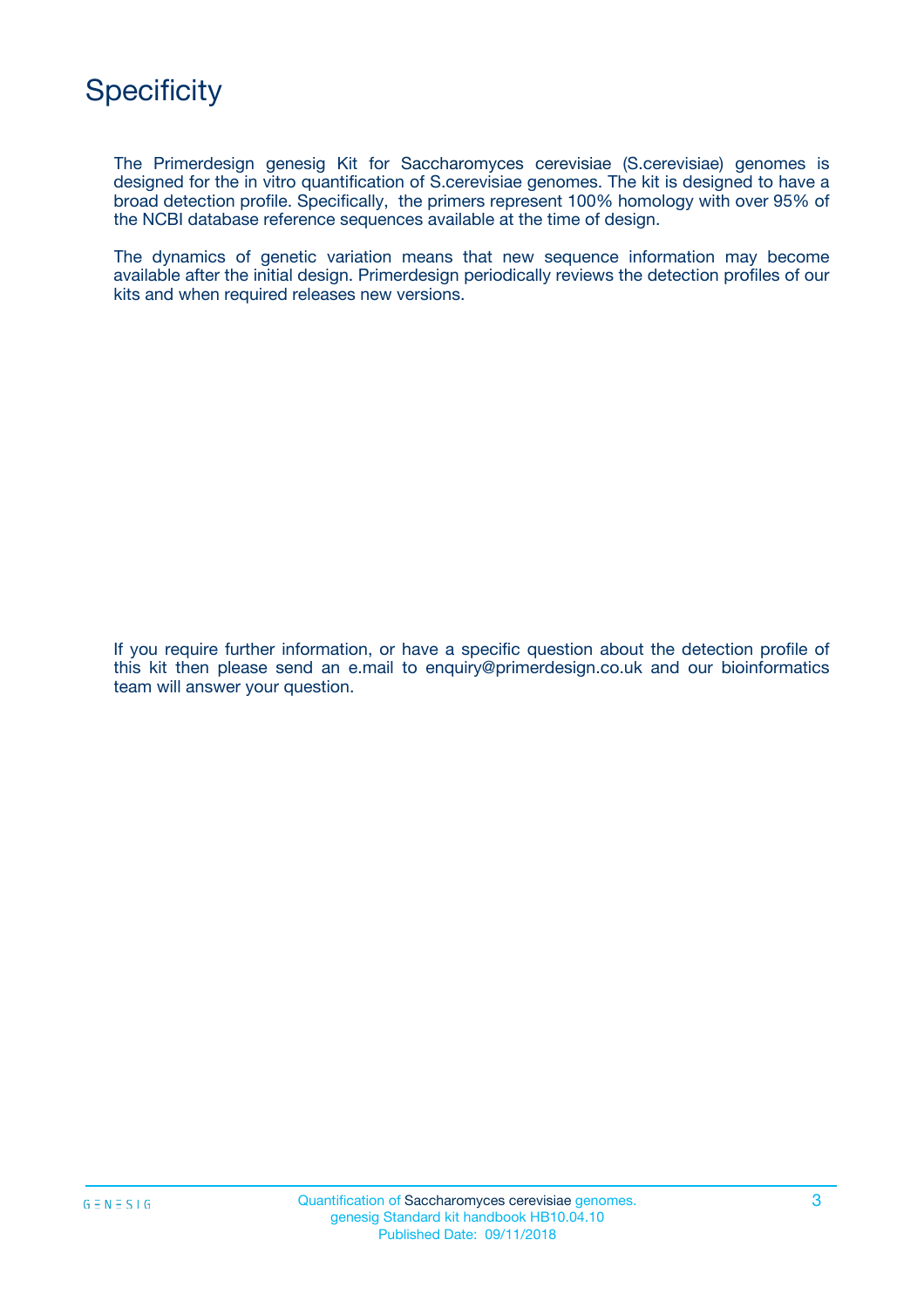# Kit contents

- **S.cerevisiae specific primer/probe mix (150 reactions BROWN)** FAM labelled
- **S.cerevisiae positive control template (for Standard curve RED)**
- **RNase/DNase free water (WHITE)** for resuspension of primer/probe mixes
- **Template preparation buffer (YELLOW)** for resuspension of positive control template and standard curve preparation

# Reagents and equipment to be supplied by the user

### **Real-time PCR Instrument**

#### **Extraction kit**

This kit is recommended for use with genesig Easy DNA/RNA extraction kit. However, it is designed to work well with all processes that yield high quality RNA and DNA with minimal PCR inhibitors.

#### **oasig**TM **lyophilised or Precision**®**PLUS 2X qPCR Master Mix**

This kit is intended for use with oasig or PrecisionPLUS2X qPCR Master Mix.

**Pipettors and Tips**

**Vortex and centrifuge**

**Thin walled 1.5 ml PCR reaction tubes**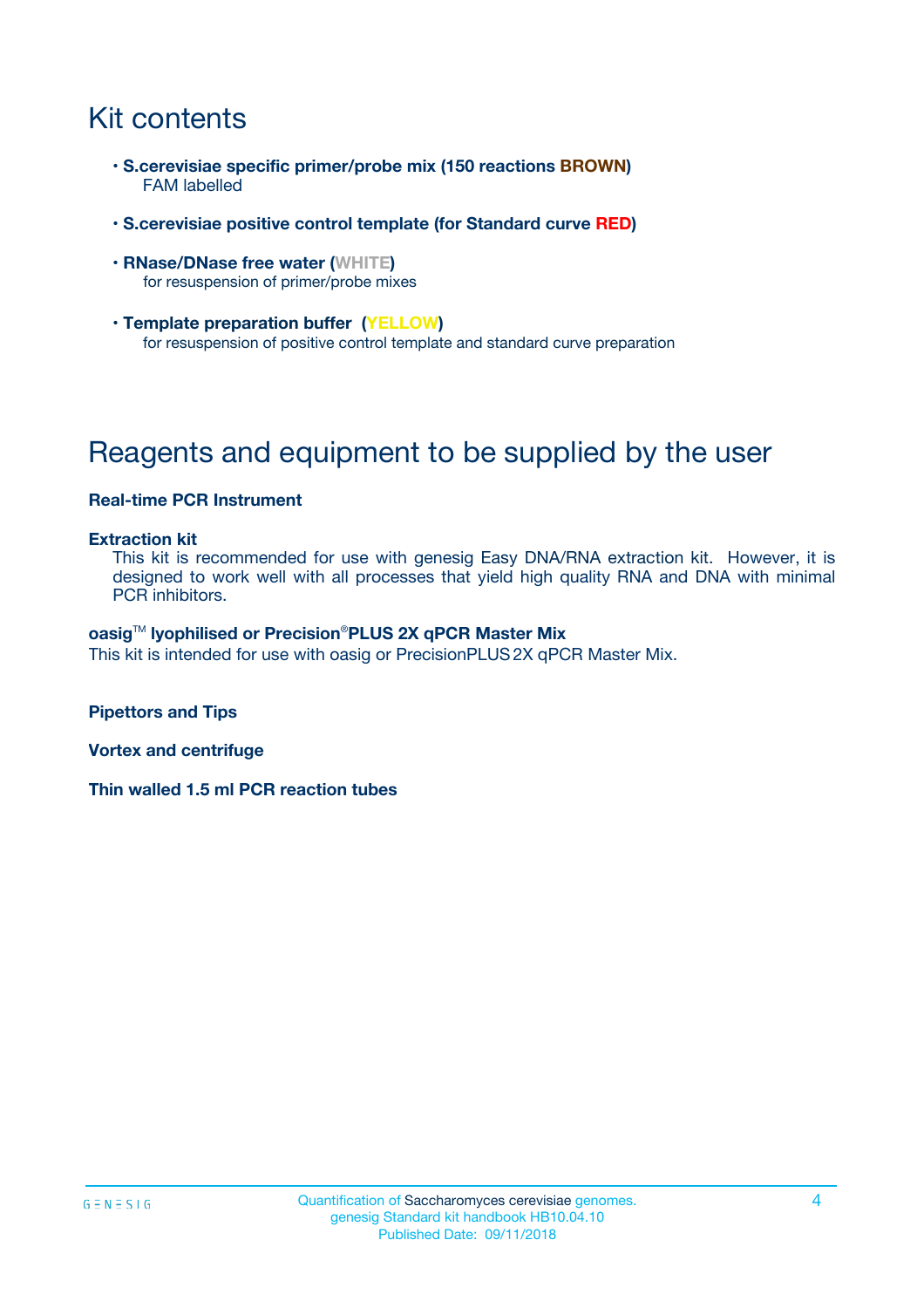### Kit storage and stability

This kit is stable at room temperature but should be stored at -20ºC on arrival. Once the lyophilised components have been resuspended they should not be exposed to temperatures above -20°C for longer than 30 minutes at a time and unnecessary repeated freeze/thawing should be avoided. The kit is stable for six months from the date of resuspension under these circumstances.

If a standard curve dilution series is prepared this can be stored frozen for an extended period. If you see any degradation in this serial dilution a fresh standard curve can be prepared from the positive control.

Primerdesign does not recommend using the kit after the expiry date stated on the pack.

### Suitable sample material

All kinds of sample material suited for PCR amplification can be used. Please ensure the samples are suitable in terms of purity, concentration, and DNA integrity. Always run at least one negative control with the samples. To prepare a negative-control, replace the template DNA sample with RNase/DNase free water.

### Dynamic range of test

Under optimal PCR conditions genesig S.cerevisiae detection kits have very high priming efficiencies of >95% and can detect less than 100 copies of target template.

### Notices and disclaimers

This product is developed, designed and sold for research purposes only. It is not intended for human diagnostic or drug purposes or to be administered to humans unless clearly expressed for that purpose by the Food and Drug Administration in the USA or the appropriate regulatory authorities in the country of use. During the warranty period Primerdesign genesig detection kits allow precise and reproducible data recovery combined with excellent sensitivity. For data obtained by violation to the general GLP guidelines and the manufacturer's recommendations the right to claim under guarantee is expired. PCR is a proprietary technology covered by several US and foreign patents. These patents are owned by Roche Molecular Systems Inc. and have been sub-licensed by PE Corporation in certain fields. Depending on your specific application you may need a license from Roche or PE to practice PCR. Additional information on purchasing licenses to practice the PCR process may be obtained by contacting the Director of Licensing at Roche Molecular Systems, 1145 Atlantic Avenue, Alameda, CA 94501 or Applied Biosystems business group of the Applera Corporation, 850 Lincoln Centre Drive, Foster City, CA 94404. In addition, the 5' nuclease assay and other homogeneous amplification methods used in connection with the PCR process may be covered by U.S. Patents 5,210,015 and 5,487,972, owned by Roche Molecular Systems, Inc, and by U.S. Patent 5,538,848, owned by The Perkin-Elmer Corporation.

### Trademarks

Primerdesign™ is a trademark of Primerdesign Ltd.

genesig $^\circledR$  is a registered trademark of Primerdesign Ltd.

The PCR process is covered by US Patents 4,683,195, and 4,683,202 and foreign equivalents owned by Hoffmann-La Roche AG. BI, ABI PRISM® GeneAmp® and MicroAmp® are registered trademarks of the Applera Genomics (Applied Biosystems Corporation). BIOMEK® is a registered trademark of Beckman Instruments, Inc.; iCycler™ is a registered trademark of Bio-Rad Laboratories, Rotor-Gene is a trademark of Corbett Research. LightCycler™ is a registered trademark of the Idaho Technology Inc. GeneAmp®, TaqMan® and AmpliTaqGold® are registered trademarks of Roche Molecular Systems, Inc., The purchase of the Primerdesign reagents cannot be construed as an authorization or implicit license to practice PCR under any patents held by Hoffmann-LaRoche Inc.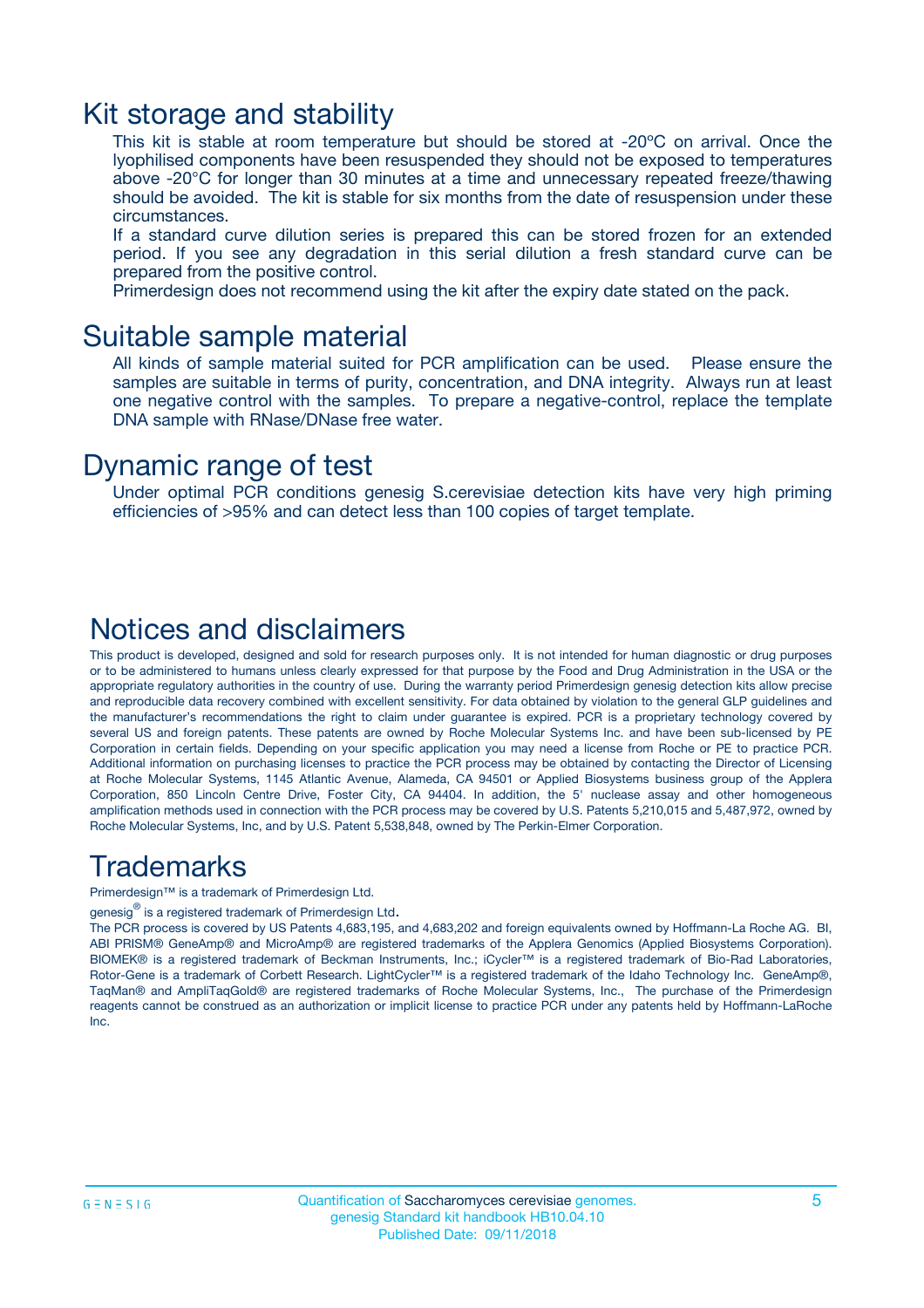# Principles of the test

#### **Real-time PCR**

A S.cerevisiae specific primer and probe mix is provided and this can be detected through the FAM channel.

The primer and probe mix provided exploits the so-called TaqMan® principle. During PCR amplification, forward and reverse primers hybridize to the S.cerevisiae DNA. A fluorogenic probe is included in the same reaction mixture which consists of a DNA probe labeled with a 5`-dye and a 3`-quencher. During PCR amplification, the probe is cleaved and the reporter dye and quencher are separated. The resulting increase in fluorescence can be detected on a range of qPCR platforms.

#### **Positive control**

For copy number determination and as a positive control for the PCR set up, the kit contains a positive control template. This can be used to generate a standard curve of S.cerevisiae copy number / Cq value. Alternatively the positive control can be used at a single dilution where full quantitative analysis of the samples is not required. Each time the kit is used, at least one positive control reaction must be included in the run. A positive result indicates that the primers and probes for detecting the target S.cerevisiae gene worked properly in that particular experimental scenario. If a negative result is obtained the test results are invalid and must be repeated. Care should be taken to ensure that the positive control does not contaminate any other kit component which would lead to false-positive results. This can be achieved by handling this component in a Post PCR environment. Care should also be taken to avoid cross-contamination of other samples when adding the positive control to the run. This can be avoided by sealing all other samples and negative controls before pipetting the positive control into the positive control well.

#### **Negative control**

To validate any positive findings a negative control reaction should be included every time the kit is used. For this reaction the RNase/DNase free water should be used instead of template. A negative result indicates that the reagents have not become contaminated while setting up the run.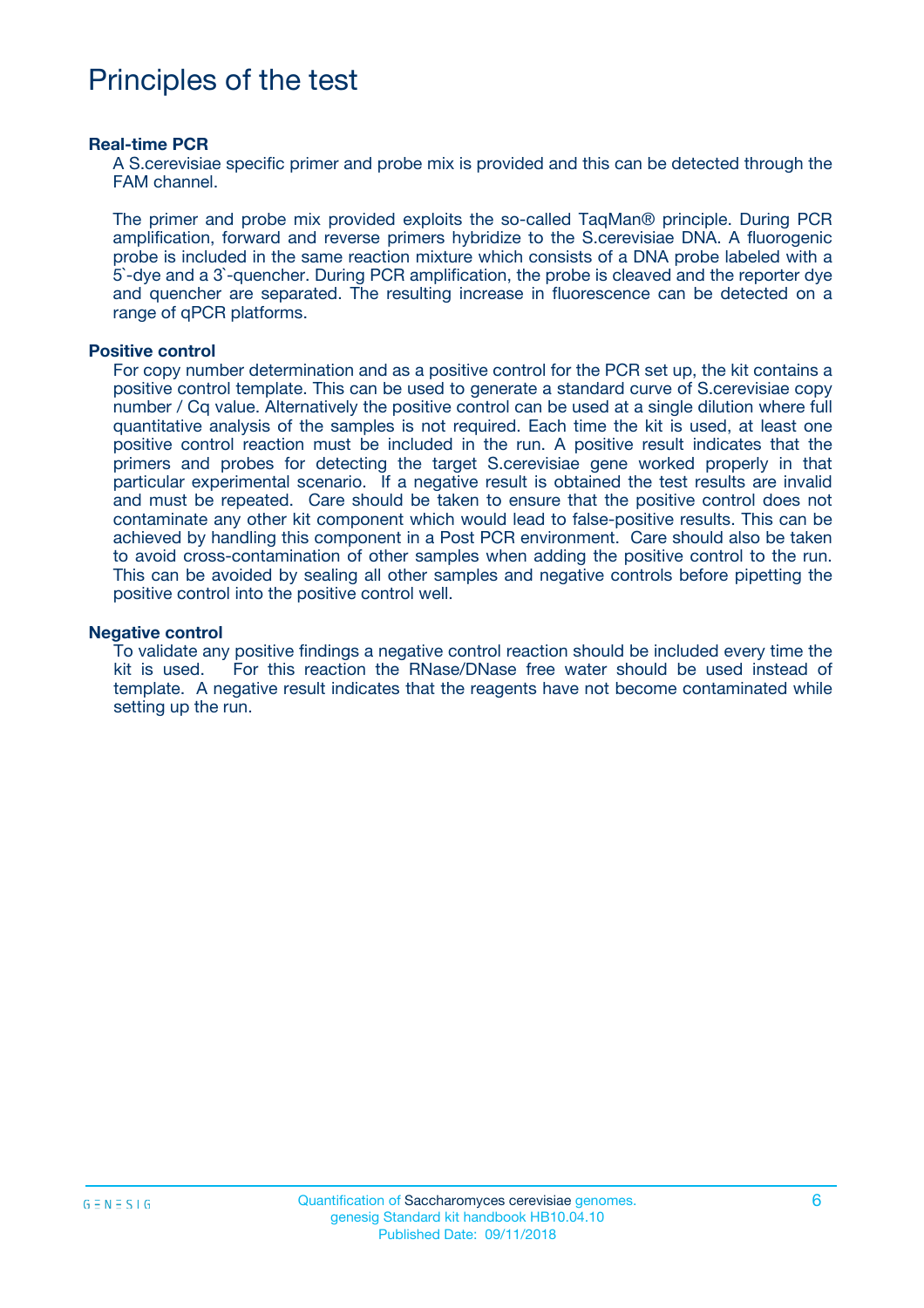# Resuspension protocol

To minimize the risk of contamination with foreign DNA, we recommend that all pipetting be performed in a PCR clean environment. Ideally this would be a designated PCR lab or PCR cabinet. Filter tips are recommended for all pipetting steps.

#### **1. Pulse-spin each tube in a centrifuge before opening.**

This will ensure lyophilised primer and probe mix is in the base of the tube and is not spilt upon opening the tube.

**2. Resuspend the kit components in the RNase/DNase free water supplied, according to the table below.**

To ensure complete resuspension, vortex each tube thoroughly.

| Component - resuspend in water        | Volume: |
|---------------------------------------|---------|
| <b>Pre-PCR pack</b>                   |         |
| S.cerevisiae primer/probe mix (BROWN) | 165 ul  |

### **3. Resuspend the positive control template in the template preparation buffer supplied, according to the table below:**

To ensure complete resuspension, vortex the tube thoroughly.

| Component - resuspend in template preparation buffer |        |  |
|------------------------------------------------------|--------|--|
| <b>Post-PCR heat-sealed foil</b>                     |        |  |
| S.cerevisiae Positive Control Template (RED) *       | 500 µl |  |

\* This component contains high copy number template and is a VERY significant contamination risk. It must be opened and handled in a separate laboratory environment, away from the other components.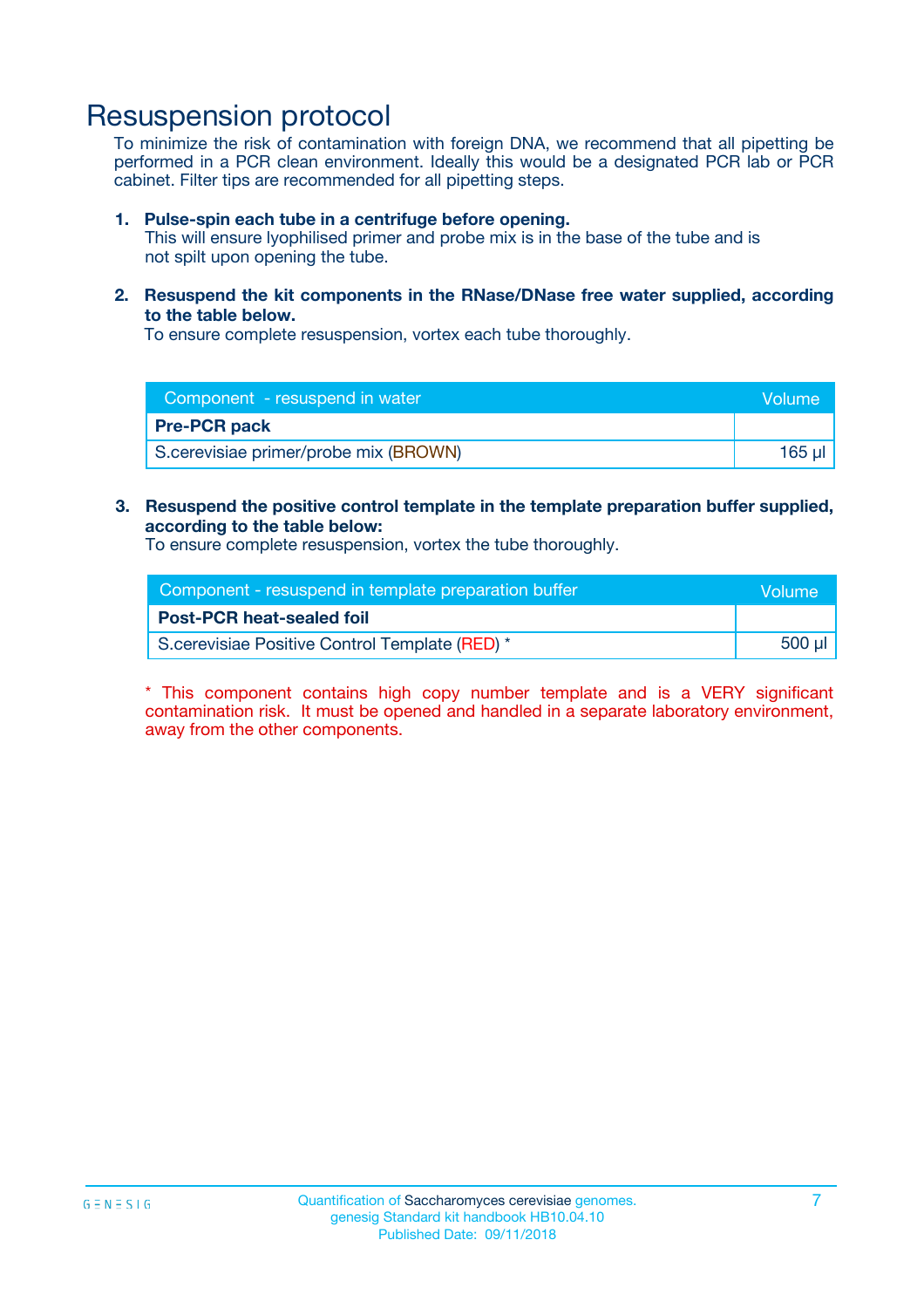# qPCR detection protocol

**1. For each DNA sample prepare a reaction mix according to the table below:** Include sufficient reactions for positive and negative controls.

| Component                                 | Volume     |
|-------------------------------------------|------------|
| oasig or PrecisionPLUS 2X qPCR Master Mix | 10 $\mu$   |
| S.cerevisiae primer/probe mix (BROWN)     | 1 $\mu$    |
| <b>RNase/DNase free water (WHITE)</b>     | $4 \mu$    |
| <b>Final Volume</b>                       | $15$ $\mu$ |

- **2. Pipette 15µl of this mix into each well according to your qPCR experimental plate set up.**
- **3. Prepare DNA templates for each of your samples.**
- **4. Pipette 5µl of DNA template into each well, according to your experimental plate set up.**

For negative control wells use 5µl of RNase/DNase free water. The final volume in each well is 20µl.

**5. If a standard curve is included for quantitative analysis, prepare a reaction mix according to the table below:**

| Component                                 | Volume     |
|-------------------------------------------|------------|
| oasig or PrecisionPLUS 2X qPCR Master Mix | 10 µl      |
| S.cerevisiae primer/probe mix (BROWN)     | 1 µI       |
| <b>RNase/DNase free water (WHITE)</b>     | $4 \mu$    |
| <b>Final Volume</b>                       | $15$ $\mu$ |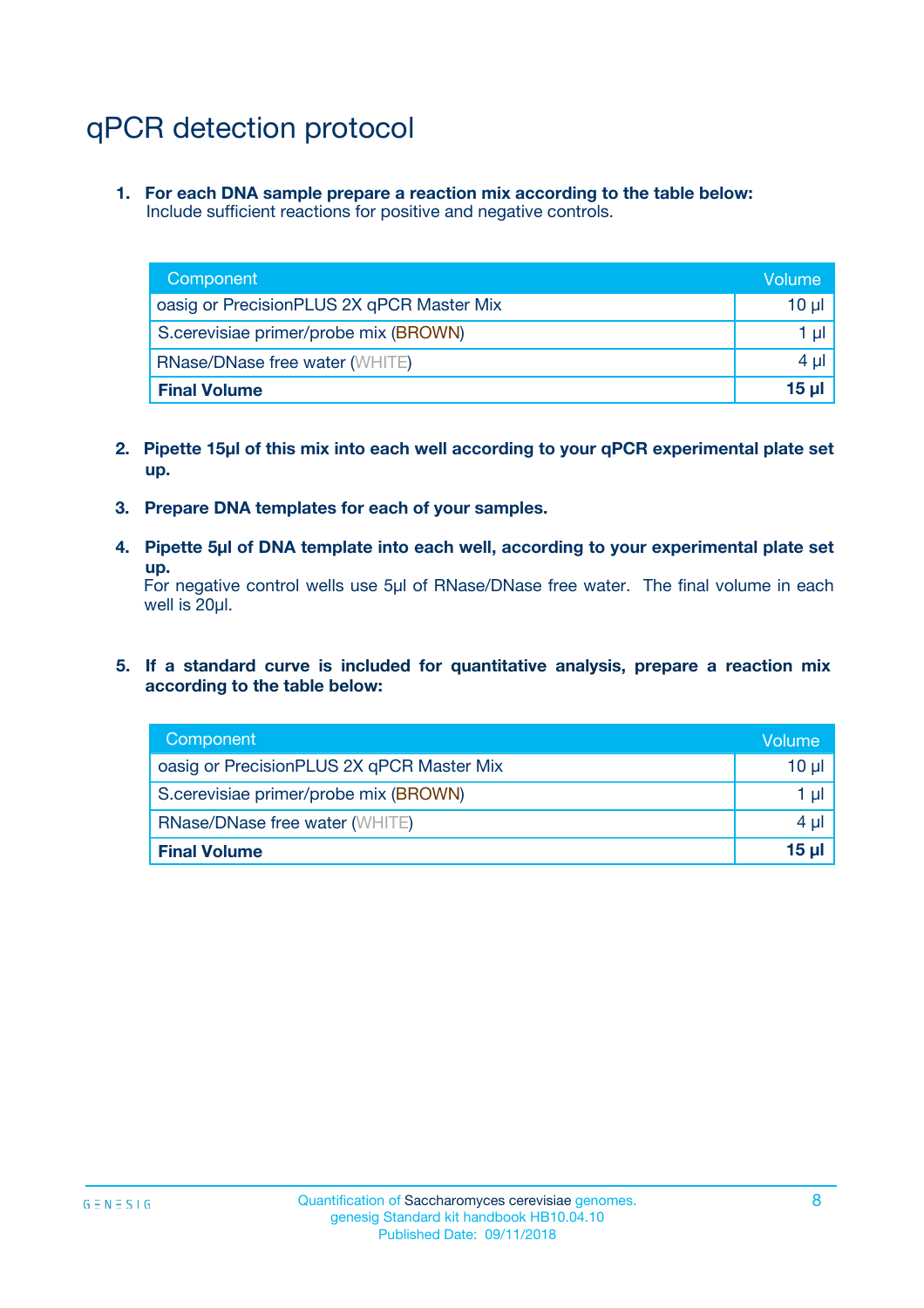### **6. Preparation of a standard curve dilution series.**

- 1) Pipette 90µl of template preparation buffer into 5 tubes and label 2-6
- 2) Pipette 10µl of Positive Control Template (RED) into tube 2
- 3) Vortex thoroughly
- 4) Change pipette tip and pipette 10µl from tube 2 into tube 3
- 5) Vortex thoroughly

Repeat steps 4 and 5 to complete the dilution series

| <b>Standard Curve</b>         | <b>Copy Number</b>     |
|-------------------------------|------------------------|
| Tube 1 Positive control (RED) | $2 \times 10^5$ per µl |
| Tube 2                        | $2 \times 10^4$ per µl |
| Tube 3                        | $2 \times 10^3$ per µl |
| Tube 4                        | $2 \times 10^2$ per µl |
| Tube 5                        | 20 per µl              |
| Tube 6                        | $2$ per $\mu$          |

7. Pipette 5µl of standard template into each well for the standard curve according to your experimental plate set up.

The final volume in each well is 20µl.

# qPCR amplification protocol

Amplification conditions using oasig or PrecisionPLUS2X qPCR Master Mix.

|             | <b>Step</b>       | <b>Time</b>     | Temp    |
|-------------|-------------------|-----------------|---------|
|             | Enzyme activation | 2 min           | 95 $°C$ |
| Cycling x50 | Denaturation      | 10 <sub>s</sub> | 95 $°C$ |
|             | DATA COLLECTION * | 60 s            | 60 °C   |

\* Fluorogenic data should be collected during this step through the FAM channel